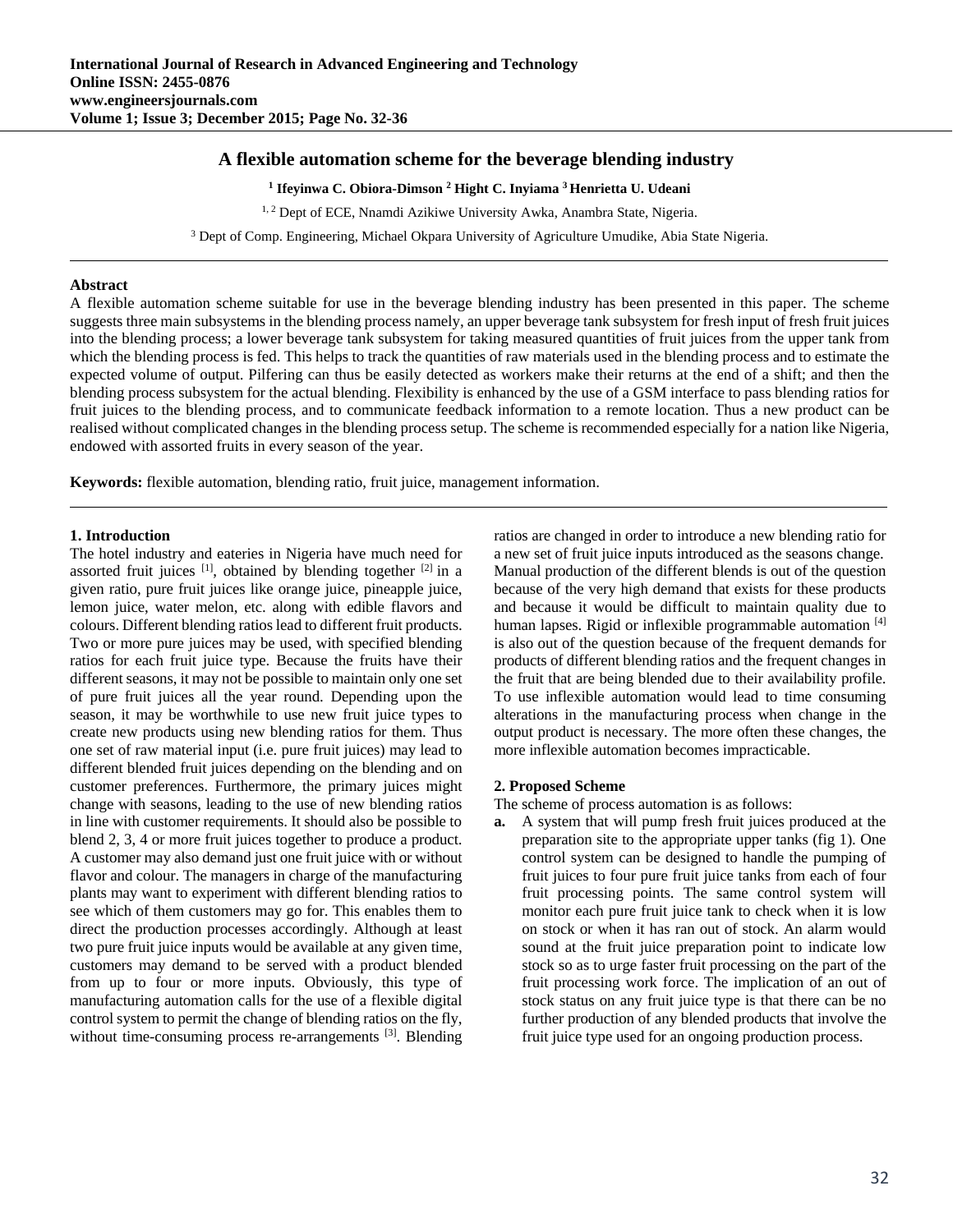

**Fig 1:** Four upper tanks and their refill cups.

**b.** Tracking of the extent of the raw material usage can be achieved by using a lower fruit juice tank (fig 2) in association with each upper tank. The lower tank has a known capacity in litres. Before production begins, each lower tank is filled with the fruit from its corresponding upper tank. Because blending ratios differ, each lower tank would be exhausted at a time determined by the proportion

of it that is used in each blending process. Two sensors one (L) for low on stock and another (F) for full of stock are used to sense the fruit juice level in each lower tank. The control system keeps count of how many times each lower tank is filled during a production shift and how many production or blending cycles cause each tank to be exhausted.



**Fig 2:** The lower tank control receiving juice from the upper tank

The raw-material usage, that is, fruit juice usage via each lower tank can be tracked as production goes on. Because two or more fruit juice types may be involved in a production process and the number may be changed on the fly, the control system that handles lower fruit juice tank refill should be flexible so as to track only the lower tanks involved in the current production and refills each with beverage from the corresponding upper tank as it becomes necessary. The bits b1, b2, b3 and b4 specify which lower tanks are involved in the current production process. Only the lower tanks whose bits are '1' are refilled while others are not. A bit pattern such as  $b1$ ,  $b2$ ,  $b3$ ,  $b4 = 1010$  means that only tank 1and tank 3 need to be refilled for the current production process etc. For a detailed analysis of rawmaterials used in a production shift, this flexible control system may be required to communicate to a PC-based Graphical User Interface (GUI) each time there is a refill of any of the lower tanks in use.

**c.** A flexible digital control system <sup>[3]</sup> is also required to handle actual blending processes and permit on-the-fly change of blending ratios through wireless communication with the control system, in a manner that is transparent and without any rearrangement of the manufacturing process (fig 3). Also, a new set of blending ratios that involves all or only some of the available fruit juice types may be input wirelessly. The value Biri (where  $i = 1, 2, 3, 4$ ) are used to direct the addition of fruit juice into the mixer (fig 3). If for tank 1, bi  $=1$ , it means that the fruit juice in that tank is to be involved in the current blending process and r1, r2, r3 and r4 determine what the blending ratios would be for the tanks. For example b1 b2 b3 b4 =  $1011$  means that tanks 1, 3, and 4 only would supply their fruit juice contents during the blending process while the fruit juice in tank 2 is not to be used. Their blending ratios would be (r1, r2, r3, r4) and these ratios can be changed on the fly, wirelessly at any time desired during operation.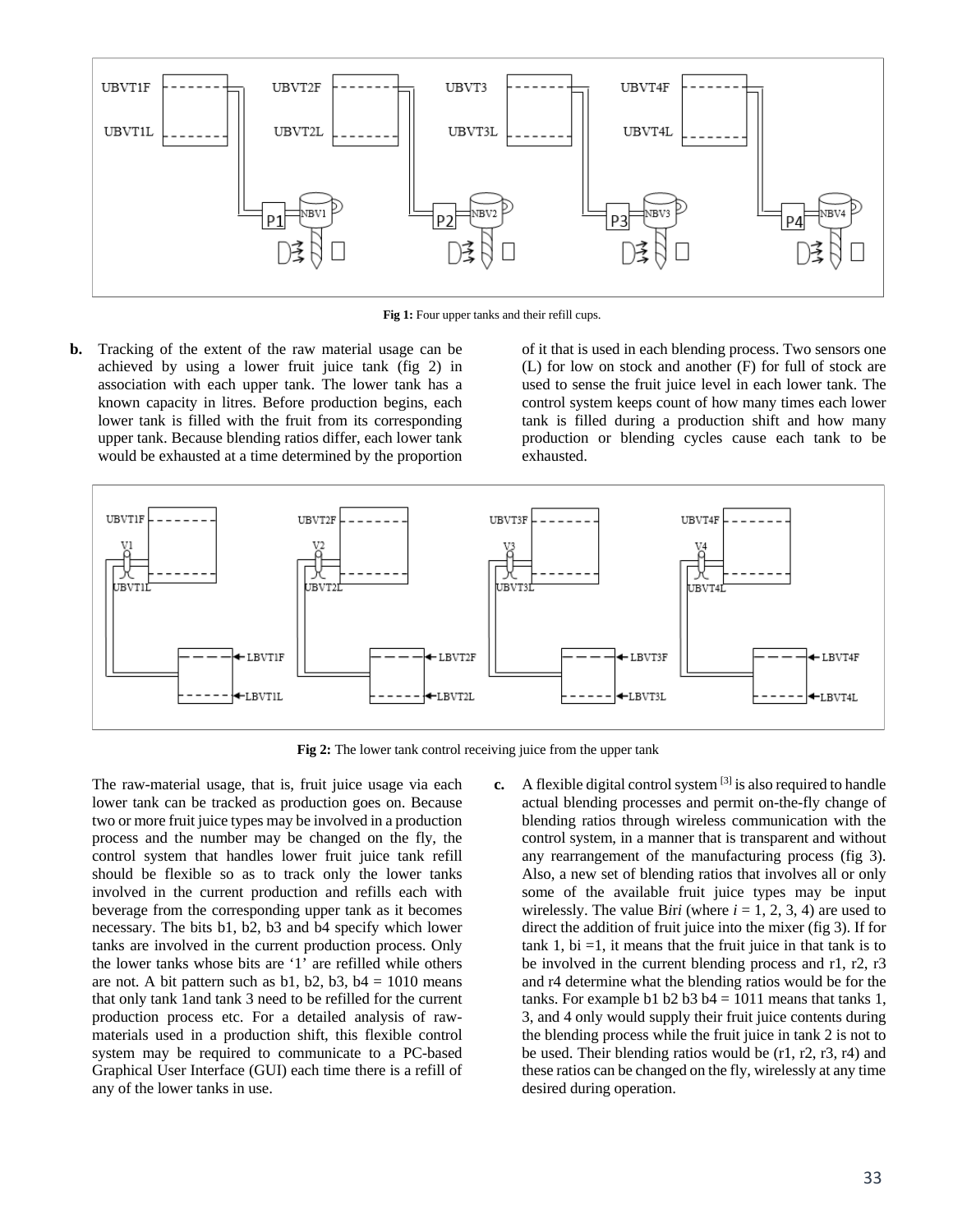

**Fig 3:** Digital control system for the actual blending process

Mixer weight measurement is the means of determining when an appropriate weight has been dispensed from a given lower tank into the mixer. This is made possible by a smart scale which measures the weight of any fruit juice type [6] dispensed and then timely sends a stop-dispensesignal to the valve of the lower tank involved. This signal automatically cuts off the valve from dispensing more fruit juice. In the development of intelligent and flexible automation, each of the control systems would not only detect when a fault occurs but would also diagnose the fault and point the way towards its quick rectification.

## **3. Approaches to the Design of Complex Control Systems**

Flexible industrial automation such as has been highlighted in the foregoing [3] clearly involves the use of a complex control system. The design effort required would be enormous if such a control system were to be designed as one contiguous piece. The approach preferred is to sub divide it into its natural segments <sup>[5]</sup> namely;

- a. The upper tank control system
- b. The lower tank control system and
- c. The beverage blending control system

These are easier to handle. These individual state machines are then linked together to form a composite linked state machine <sup>[9]</sup> which constitutes the overall control system (fig 5). The control scheme for the individual state machines (a) through (c) above will now be detailed in the next few sections.

#### **4. Upper tank control scheme.**

 Fig 1 shows the upper tank block diagram. It is desired that at any time there is processed beverage in any of the lower cups (fig 1), it is immediately sucked up into the corresponding upper tank. Each cup is placed on a spring loaded scale  $[6]$  such that as fruit juice is poured into it, the piston elongates to block the light path of an opto-coupler, signaling the presence of liquid in the

cup. This then causes the control system to check if the corresponding upper tank is full, if not, the fruit juice just proceeded into the lower cup is pumped into its upper tank without human intervention. If the upper tank is full, an alarm is sent to those processing the fruit juice to stop processing that particular fruit juice. As soon as some of the beverages in that upper tank is used up, the alarm sounds and any beverage in its lower cup is immediately sucked up into the tank. An alarm also goes on when any of the upper tanks is low on stock and there is no new beverage in its lower cup to suck up. This warns the work force of a possible stoppage of production due to inability to meet up with the process demand. These specifications apply to each tank position and its corresponding lower cup among the four tanks that make up the upper tank system.  $P_1$ ,  $P_2$ ,  $P_3$  and  $P_4$ are the pumps that pump beverage from each lower cup to the corresponding upper tank, respectively. UBVT1F, UBVT2F, UBVT3F, UBVT4F are used to indicate upper tanks 1, 2, 3 and 4 in their full state while UBVT1L, UBVT2L, UBVT3L, UBVT4L are used to indicate the upper tanks in their low state.

#### **5. The lower tank control scheme**

The lower tank control scheme of fig 2 transfers beverages from the upper tanks via the valves V1, V2, V3 and V4 respectively to the lower tanks. Each of the lower tanks has level sensors for when the tank is full indicated by LBVT1F, LBVT2F, LBVT3F and LBVT4F respectively. When any of these sensors senses any of the lower tanks full it sends signal to cut off supply of beverage from the upper tank via the valve. When the lower tank level goes low as indicated by LBVT1L, LBVT2L, LBVT3L and LBVT4L, respectively, the corresponding signals senses this and triggers the upper tank valves to supply beverages down to corresponding lower tanks. In a situation whereby the valve is triggered and no change occurred in the level of beverage in the lower tank over a given time, an alarm is triggered and the production run for the next cycle is suspended.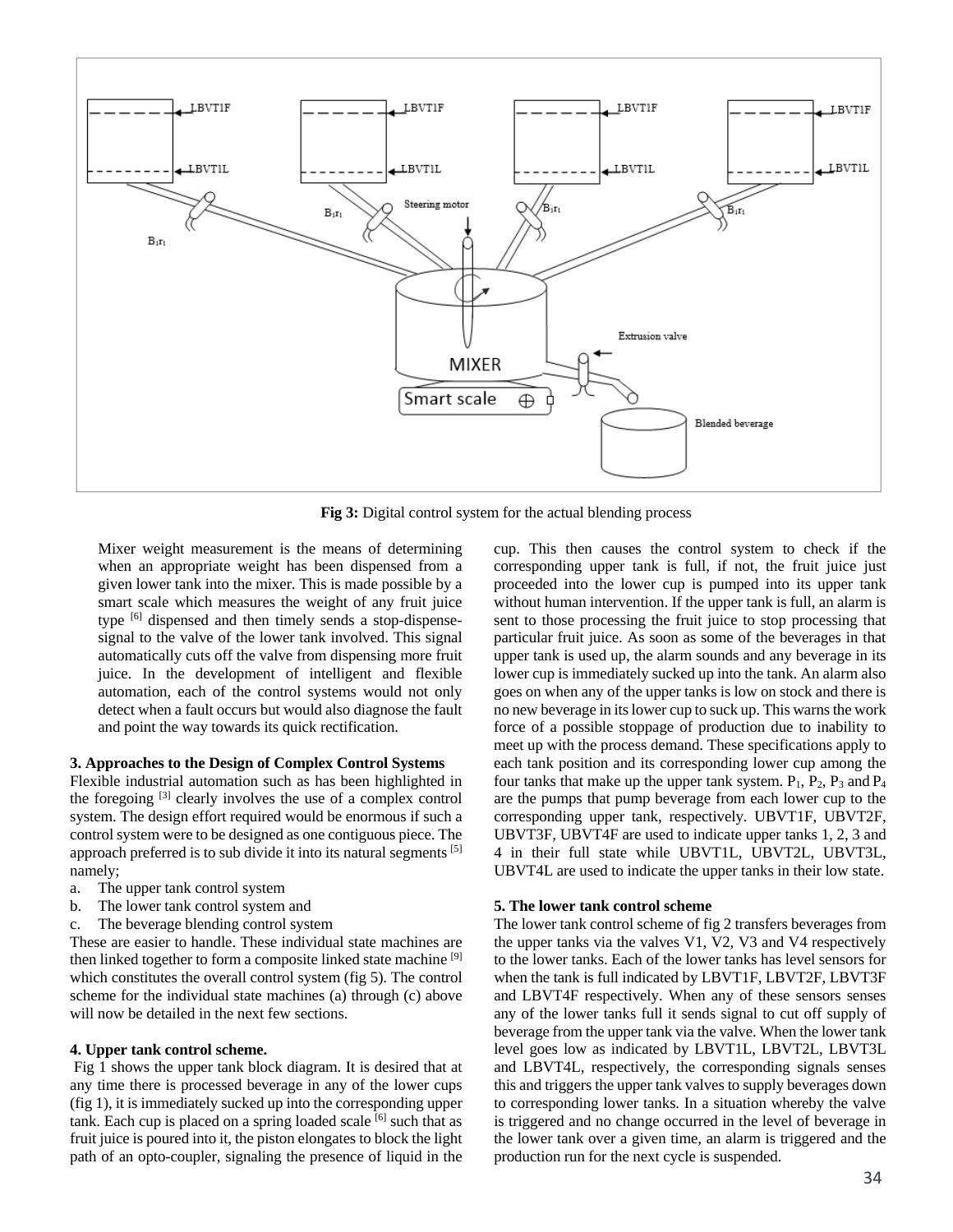### **6. Blending process control scheme**

The diagram of the blending scheme is shown in fig 3. This constitutes of the blending chamber with a stirrer placed on a smart scale. Beverages are let down from any of the four lower tanks via valves  $V_1$ ,  $V_2$ ,  $V_3$  and  $V_4$ . The ratio of each of the beverages blended is indicated by  $B_1r_1$ ,  $B_2r_2$ ,  $B_3r_3$ , and  $B_4r_4$ respectively. When an operator remotely inputs required ratio for any run wirelessly, the valve is triggered to allow the flow of beverage into the mixing chamber. The weight of the fluid dispensed is monitored and the valve cut off immediately the required weight corresponding to the ratio is realized. Given at most four beverages, the several combinations of blending ratios that can be realized are as shown in table 1. Where one or more beverages are being combined in a blending process, they can be combined in infinite number of ratios determined by the values of  $r_1, r_2, r_3$ , and  $r_4$ .

**Table 1:** Various combinations of fruit juice obtainable for four different juices

| B1               | B2               | <b>B3</b>        | <b>B4</b>        |
|------------------|------------------|------------------|------------------|
| $\boldsymbol{0}$ | $\boldsymbol{0}$ | $\boldsymbol{0}$ | $\boldsymbol{0}$ |
| $\boldsymbol{0}$ | $\boldsymbol{0}$ | $\boldsymbol{0}$ | $r_4$            |
| $\boldsymbol{0}$ | $\boldsymbol{0}$ | $r_3$            | 0                |
| $\boldsymbol{0}$ | $\boldsymbol{0}$ | $r_3$            | $r_4$            |
| $\boldsymbol{0}$ | r <sub>2</sub>   | $\boldsymbol{0}$ | $\boldsymbol{0}$ |
| $\boldsymbol{0}$ | r <sub>2</sub>   | $\boldsymbol{0}$ | $\Gamma_4$       |
| $\boldsymbol{0}$ | r <sub>2</sub>   | r <sub>3</sub>   | 0                |
| $\boldsymbol{0}$ | r <sub>2</sub>   | r <sub>3</sub>   | $r_4$            |
| $\mathbf{r}_1$   | $\boldsymbol{0}$ | $\boldsymbol{0}$ | 0                |
| $r_1$            | $\boldsymbol{0}$ | $\boldsymbol{0}$ | r <sub>4</sub>   |
| $\mathbf{r}_1$   | $\mathbf{0}$     | $r_3$            | $\boldsymbol{0}$ |
| $\mathbf{r}_1$   | $\boldsymbol{0}$ | $r_3$            | $\Gamma_4$       |
| $r_1$            | $\mathbf{r}_2$   | $\mathbf{0}$     | $\boldsymbol{0}$ |
| $r_1$            | r <sub>2</sub>   | $\mathbf{0}$     | $\Gamma_4$       |
| $\mathbf{r}_1$   | r <sub>2</sub>   | $r_3$            | $\mathbf{0}$     |
| $r_1$            | r <sub>2</sub>   | r <sub>3</sub>   | r <sub>4</sub>   |

## **7. The flexible automation scheme**

The three schemes described in the foregoing are combined together to form a single control scheme known as flexible automation scheme  $[2]$  for the beverage blending control system. This complete scheme is shown in fig 4.



**Fig 4:** Flexible automation scheme for beverage blending control system

The block diagram of figure 5 shows the sequence of flow control in the flexible automation scheme for the beverage industry. The upper tank control, lower tank control and blending control system are interlinked to form the beverage blending process control. Product change in terms of number of beverages blended and their blending ratios are flexibly achieved via a GSM network. A GSM modem [8] is used as the source of input for B1, B2 B3 B4 and r1, r2, r3, r4. It can also receive status feedback from the blending process.



**Fig 5:** Sequence of flow in the flexible automation scheme of the beverage blender